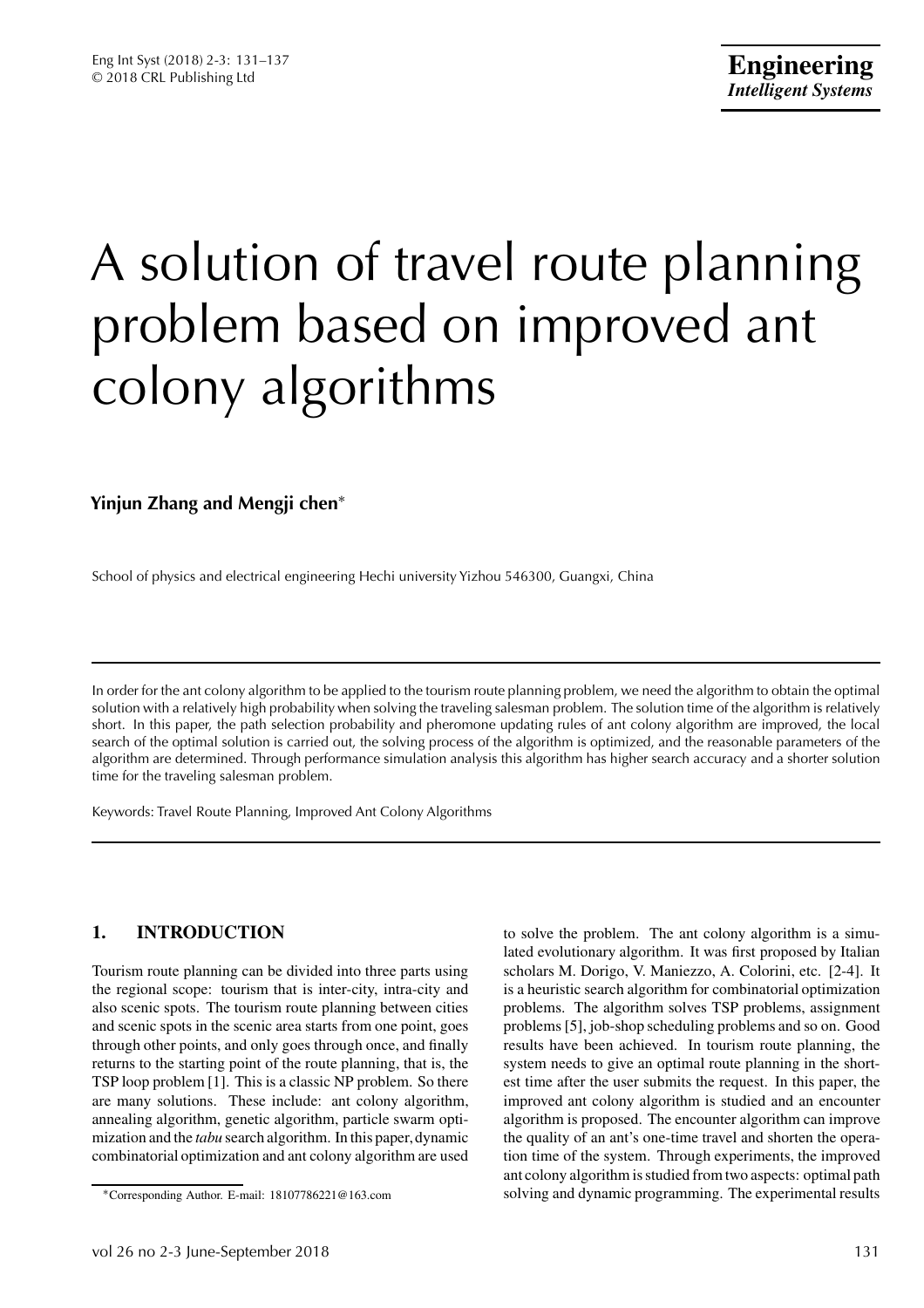show that the improved ant colony algorithm can solve both the optimal path and the dynamic programming.

Good performance.

Ant colony algorithm (ACO) [6-8] is one of the effective algorithms for tourism route planning. In order to apply the ant colony algorithm to the tourism route planning problem, we need to improve the ant colony algorithm, so that the improved ant colony algorithm can obtain the optimal solution in the shortest possible time. The quality of ant colony algorithm for tourism route planning depends mainly on the path selection strategy, pheromone updating rules and the setting of relevant parameters. The improvement of ant colony algorithm mainly focuses on these three aspects. For the improvement of path selection strategy, aiming at the disadvantage that ant colony algorithm is easy to fall into local optimal solution, it can help ant colony algorithm jump out of the local optimal solution by improving the probability of path selection, local search and other strategies, so as to improve the quality of solution [9-12]. For the improvement of pheromone updating rules, the main focus is on the accumulation and feedback of pheromones, how to make the pheromones on the optimal path play a better role in guiding ants, while avoiding the influence of poor path pheromones on ants. For the setting of relevant parameters, the different traveling salesman problem can make the parameters of the algorithm solution more effective solution. At present, there is no good mathematical proof for the setting of parameters to help determine the quality of parameters. Generally, the range of parameters is determined by experience, and then the size of parameters is dynamically adjusted.

#### **2. IMPROVEMENT STRATEGIES**

## **2.1 Path selection probability**

In ant colony algorithm, the probability of path selection of ant *k* from city *i* to city *j* at Time *t* is  $p_{i,j}^k$ :

$$
p_{i,j}^k = \begin{cases} \frac{\tau_{i,j}{}^\partial \eta_{i,j}{}^\beta}{\sum_{s \in allowed_k} \tau_{i,s}{}^\partial \eta_{i,s}{}^\beta} & if \ j \in allowed_k \\ 0 & else \end{cases}
$$
 (1)

According to (1), we know there are mainly four parameters determining the probability of path selection: pheromone value  $\tau_{i,j}$ , heuristic function  $\eta_{i,j}$ , information heuristic factor α, and expectation heuristic factor  $β$ .

The heuristic function  $\eta_{i,j}(t) = 1/d_{i,j}$ , *d<sub>i, j</sub>* represents the length of edges (*i*, *j*). When the ant colony algorithm is initialized, we let the initial pheromone  $\tau_{i,j} = \tau_0$  for each edge  $(i, j)$ , where  $\tau_0$  is constant.

This means that in the initial stage, the ants will have a greater probability to choose the next city with a larger heuristic function (shorter edge distance) to move, so that the global pheromone updates after obtaining the initial solution will make the probability of the ants moving in a fixed direction exceed the probability of moving in other directions, thus forming a local maximum. In the middle and later stages, the size of pheromone in the current optimal path will be significantly different from that in other paths. At this time, ants will have a greater probability to choose the path with larger pheromone, which makes the algorithm stagnate.

In order to solve the above shortcomings, in the early stage, we need to make the ants move more randomly and explore more possibilities of solutions. At the same time, in the middle and late stages of the algorithm, it is possible for ant colony algorithm to jump out of the local optimum and find the optimal solution. Here we achieve the above goal by introducing the concept of random factor. The concrete determination process of the random factor is as follows: Assuming that there are three nodes in the next hop of a node, the calculation of probability passing formula (3.1) of the three nodes is 0.2, 0.3 and 0.5, respectively. According to ant colony algorithm, the node with a probability of 0.5 is chosen as the node of the next hop. This paper carries out the determination through the random factor. The first node is selected in the range of  $(0,0.2)$ , the second node is selected in the range of  $(0.2,0.5)$ , and the second node is selected in the range of (0,0.2).

The third node is selected in the range of  $(0.5,1)$ . By judging the random factors, ants can choose other paths. The principle is to ensure that most ants choose their path according to the normal probability of path selection, but a small number of ants will randomly jump out of the original intrinsic path to choose a new path, which makes ants choose the next city and reduce the probability of going to the relatively short path. In the early stage of the algorithm, it reduces the sensitivity of ants to path length; in the middle and late stage of the algorithm, it reduces the sensitivity of ants to pheromones, avoids the influence of pheromones on ants, thus increasing the probability of jumping out of the local optimal solution.

## **2.2 Local search**

The optimal solution path diagram and local optimal solution path diagram of Oliver30 are shown in Figure 1. Figure 2 shows a partial region of the Oliver30 optimal solution path map and the local optimal solution path map. Analysis and comparison Figure 2.2 (a) and (b) can be seen that point A is closer to point B and farther from point C. Once the amount of pheromone on path AB accumulates, then ants will select edge AB instead of side AC, which leads to the inability to obtain an optimal solution. Analysis of the comparison Figure 2.2 (c) and (d) can be seen that the optimal path is ABC, and the local optimal path is BAC. It can also be seen from the figure that the length of AC is less than the length of BC, so in the initial stage, the ant at point C will select point A as the next city. With the accumulation of pheromones, more ants choose the path CAB. Form a local optimal solution.

Based on the above analysis, we consider a local search method to improve the quality of the ant colony algorithm. Using 2-opt to optimize the optimal path for each cycle, and exchange the adjacent points of the optimal solution of the next cycle, a new solution can be obtained, if the new solution obtained is better than the optimal solution of the current cycle. , then replace the optimal solution of the current cycle. Taking the above example, the local optimal solution path sequence in Figure 2.2(d) is BAC. By 2-opt, the order of exchange points B and A is obtained, ABC is obtained, and then the total length of the path before and after the exchange is compared. The result is better than the current solution result, so that the exchanged path is recorded as the optimal path of the current cycle.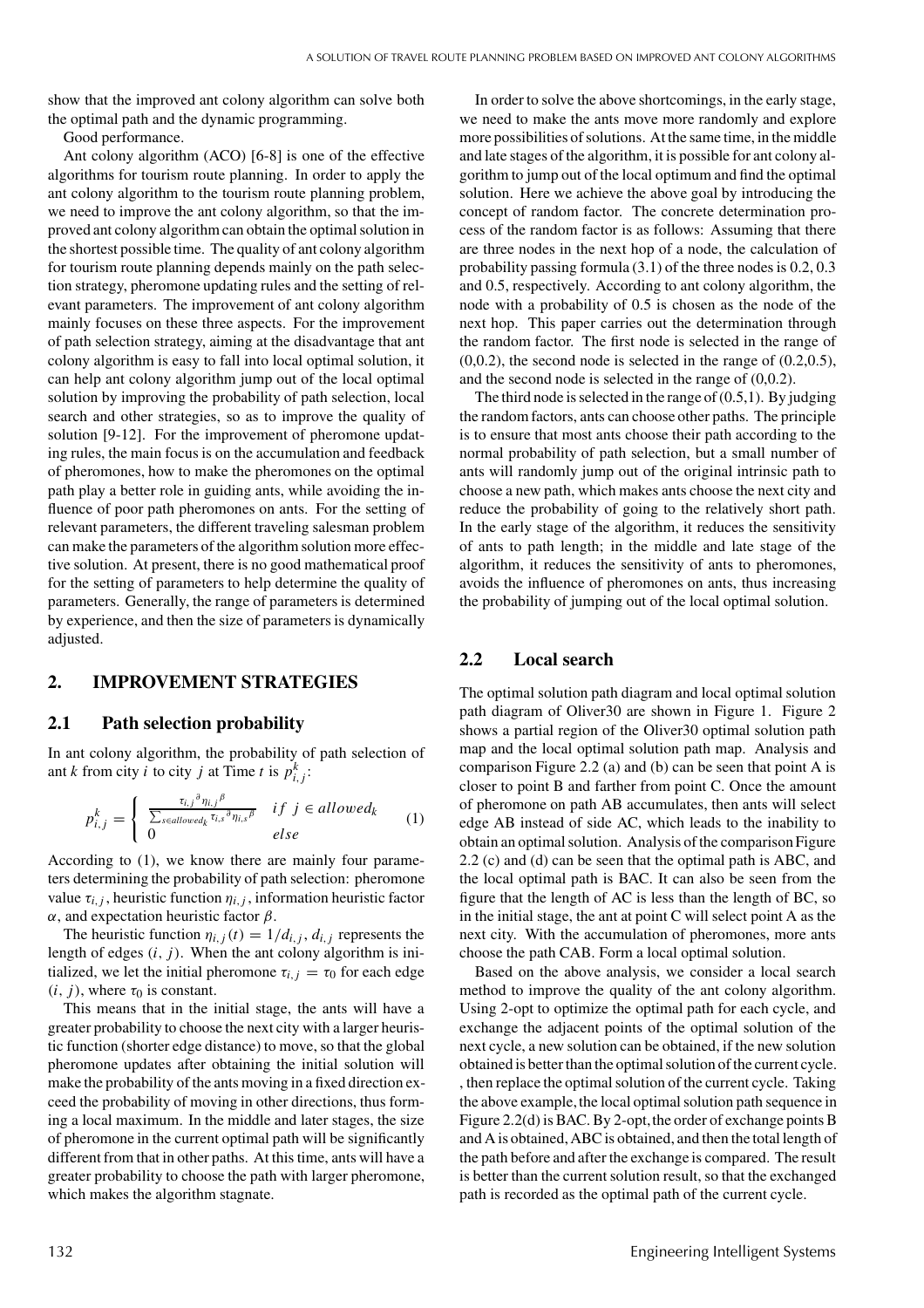#### **2.3 Pheromone updating rules**

In the ant colony algorithm, after each cycle, the global pheromone update utilizes information about the path of all ants. Such an update method means that the pheromone is updated on the optimal path, and the poor path is also updated in the pheromone. Such an update method does not distinguish between high-quality solutions and inferior quality solutions. The accumulation of pheromones on the path of high-quality solutions weakens the guiding role of ants, and the accumulation of pheromones on the path of inferior solutions can mislead ants, which is easy. This means solving the local optimal solution.

This paper considers only using the optimal path to update the pheromone.

$$
\tau_{i,j} = \begin{cases} \frac{Q}{L_{best}} & \text{if edge } (i,j) \text{ is on the optimal path} \\ 0 & \text{else} \end{cases} \tag{2}
$$

At the same time, we should consider the influence of pheromones on the algorithm. Too much pheromone on the path leads to an increase in the probability of ants choosing this path, while too little pheromone on the path leads ants to ignore the existence of this path when choosing the path, which may lead to the algorithm falling into local optimum. Based on the above analysis, we consider setting threshold for pheromones, which can effectively avoid the occurrence of too large or too small pheromones on the path, and control the positive feedback of pheromones.

$$
\tau_{i,j}(t) \in \tau_{\min}, \tau_{\max} \tag{3}
$$

In order to prevent the influence of the optimal path from being too large, we consider not only volatilizing the original pheromone on the path, but also volatilizing the new pheromone. The purpose of this is also to avoid the excessive increase or decrease of the size of the pheromone on the path.

$$
\tau_{i,j}(t+1) = (1 - \rho)\tau_{i,j}(t) + \rho \Delta \tau_{i,j}(t)
$$
 (4)

### **2.4 Algorithmic solution process**

When the ant chooses the next city, it calculates the current path length of ant *k* immediately, compares the current path length with the current optimal path length. If the current optimal path length exceeds the current optimal path length, the search of ant K stops, which can reduce the solving time of the algorithm.

Set a sign Y to determine whether the optimal solution is updated in this cycle. If it is not updated, there is no need to repeat the calculation of the optimal solution that has been searched locally, which also reduces the solving time of the algorithm to a certain extent.

The termination condition of ant colony algorithm is  $N_c \geq$ *N*max. In fact, it is difficult to get the *N*max, If the *N*max setting is too small, the algorithm has not yet been searched; if the setting is too large, the search is completed after an invalid cycle, which increases the algorithm's solving time. In this paper, the cyclic sign *C* is set. If the current optimal solution *Lbest* is unchanged for 10 consecutive times, it is considered that the current cycle has been completed and the cycle ends.

## **2.5 Parameter selection**

The setting of parameters has a great influence on the ant colony algorithm to solve the tourism route planning, so it is necessary to determine reasonable parameters for the ant colony algorithm. When determining the parameters, considering the importance of the parameters to the algorithm, we first determine the parameters that have great influence, and then determine the parameters that have little influence.

By Ref [13-14], heuristic factor  $α$ , expected heuristic factor  $β$  and pheromone volatilization coefficient  $ρ$  have greater influence, while the influence of ant colony number *m* and pheromone intensity *Q* is relatively small.

(1) Heuristic factor  $\alpha$  and expectation heuristic factor  $\beta$ 

The heuristic factor reflects the guidance function of pheromone on ant colony. The larger the heuristic factor  $\alpha$ is, the greater the influence of pheromone on ant selection path, the more likely the ant will choose the optimal path before. When the heuristic factor  $\alpha$  is too large, the convergence of the algorithm will be accelerated and the phenomenon of stagnation or prematurity will come about. When the heuristic factor  $\alpha$  is too small, the ants are less sensitive to pheromones when choosing the path, and the ants search is more random, thus increasing the consumption time of the algorithm.

Expectation heuristic factor  $\beta$  reflects the guidance of path information to the ant colony. If the expected heuristic factor  $\beta$  is too large, the ant will choose the shortest path first, which increases the possibility of local optimal solution; if the expected heuristic factor  $\beta$  is too small, the ant will choose the path more randomly, thus increasing the time consumption of the algorithm.

Heuristic factor  $\alpha$  and expected heuristic factor  $\beta$  affect the probability  $\rho_{i,j}^k$  of path selection together. Therefore, when determining the parameters, we must consider the influence of the combination of the two parameters on the algorithm.

In order to select the appropriate heuristic factor  $\alpha$  and expected heuristic factor  $\beta$ , we use Oliver-30 as test data. The default values of parameters are pheromone intensity  $Q = 100$ , pheromone Volatilization Coefficient  $\rho = 0.3$ , the maximum number of iterations  $N_{c-max} = 100$ , ant number  $m = 30$ , and the combination of heuristic factor  $\alpha$  and  $\beta$  expected heuristic factor is  $(\alpha, \beta) \in \{(1, 3), (1, 4), (1, 5), (2, 3), (3, 4), (2, 5)\}.$ The involves solving each group of combinations 10 times and getting the mean value. The results are shown in Table 1.

#### (2) Pheromone volatilization coefficient

Pheromone Volatilization Coefficient  $\rho$  and pheromone residue coefficient  $1 - \rho$  mainly affect the change of pheromone size. If the pheromone Volatilization Coefficient  $\rho$  is larger, it will make the pheromone on the path increase or decrease rapidly. It is the ants that cluster together when choosing the next path, so that the algorithm falls into the local optimal solution. If the pheromone volatilization coefficient is smaller, the pheromone on the path changes slowly, and the guidance effect on ants is not obvious. The algorithm is prone to stagnation. In order to select the appropriate pheromone Volatilization Coefficient  $\rho$ , we use Oliver 30 as the test data. The default parameters are information heuristic factor  $\alpha = 1$ , expected heuristic factor  $\beta = 4$ , pheromone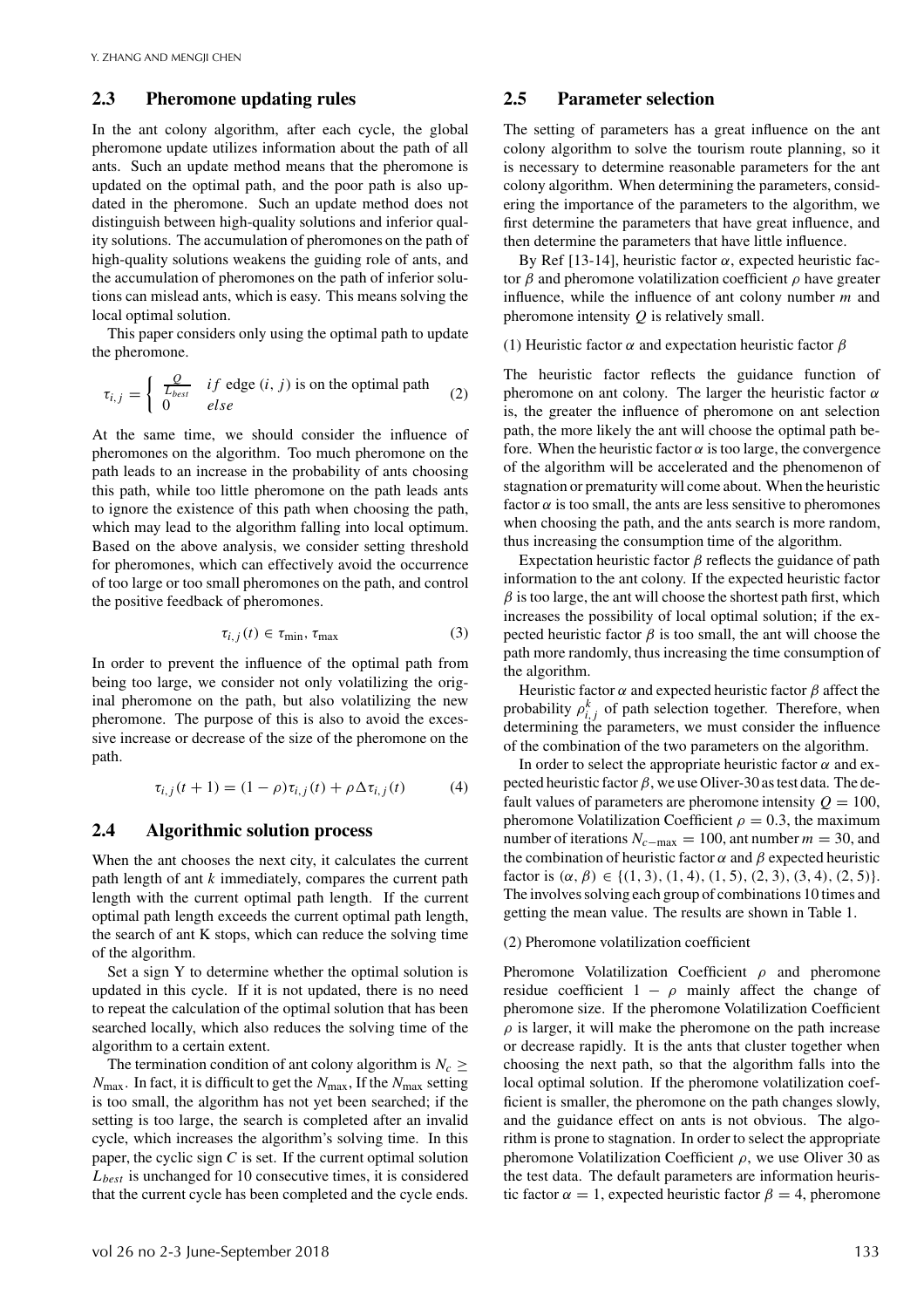

(a)Optimal solution path map (b) Local Optimal Solution Path1 (c) Local Optimal Solution Path2

**Figure 1** Optimal and Local Optimal Path Diagrams of Oliver 30.





(a)Partial Regions of Optimal Solution Path (b)Partial region of local optimal solution path 1



(c)Partial Regions of Optimal Solution Path (d)Partial region of local optimal solution path 2



**Figure 2** Partial Areas of Oliver 30 Optimal Solution Path Graph and Local Optimal Solution Path Graph.

**Table 1** The relationship between heuristic factor  $\alpha$  and expected heuristic factor  $\beta$  and average path length.

| $(\alpha, \beta)$                                             | $(1,3)$ $(1,4)$ $(1,5)$ $(2,3)$ $(3,4)$ $(2,5)$ |  |  |  |
|---------------------------------------------------------------|-------------------------------------------------|--|--|--|
| average path length 424.28 424.15 424.24 424.41 424.27 424.52 |                                                 |  |  |  |

intensity  $Q = 100$ , and the maximum number of iterations of the algorithm  $N_{c-max} = 100$ , the number of ants  $m = 30$ . The volatilization coefficients of pheromone intensity pheromone  $\rho = \{0.1, 0.2, 0.3, 0.4, 0.5, 0.6, 0.7, 0.8, 0.9\}$  are selected to solve 10 times and average the results are shown in Table 2.

Table 2 shows that the average path length is the shortest when the Volatilization Coefficient of pheromone is  $\rho = 0.3$ .

In the process of pheromone renewal, pheromone Volatilization Coefficient  $\rho$  is very important. In most algorithms, pheromone Volatilization Coefficient  $\rho$  is usually set as a constant coefficient. In the initial stage of the algorithm, we hope that the volatilization coefficient  $\rho$  of pheromone is smaller. In order to avoid the excessive increase or decrease of pheromones in the path, the volatilization coefficient  $\rho$  of pheromones should be increased in the middle and later stages, so as to speed up the search. Based on the above considerations, our pheromone Volatilization Coefficient  $\rho$  is first linked to the number of cycles, and the pheromone Volatilization Coefficient  $\rho$  is

$$
\rho = \begin{cases} 0.2N_c \in 0, 0.35N_{c-max} \\ 0.3N_c \in 0.35N_{c-max}, 0.7N_{c-max} \\ 0.4N_c \in 0.7N_{c-max}, N_{c-max} \end{cases}
$$
(5)

## (3) Ant colony number *m*

When the number of ant colony *m* is small, the improved ant colony algorithm can get fewer path results each time, so it needs more cycles to find the optimal path. When the number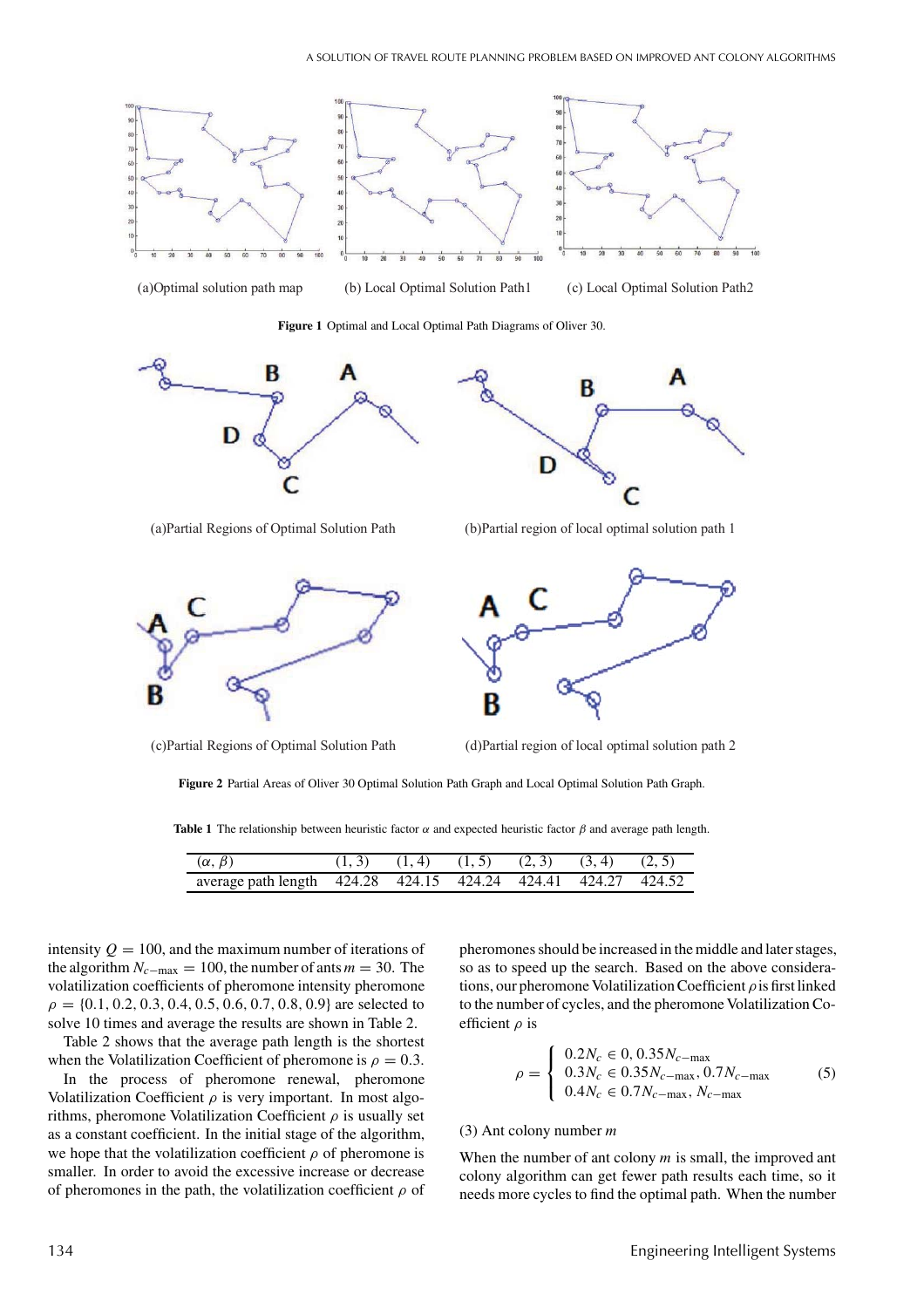**Table 2** The relationship between pheromone Volatilization Coefficient ρ and average path length.

| $(\rho)$                                                      | 0.2 | $0.3$ $0.4$ $0.5$ |  |
|---------------------------------------------------------------|-----|-------------------|--|
| average path length 425.21 424.17 424.23 423.45 423.76 424.21 |     |                   |  |

of ant colony is large, the operation time of the algorithm itself will increase, so we should consider choosing an appropriate number of ants. In order to select the appropriate ant colony number m, we use Oliver 30 as the test data. The default parameters are information heuristic factor  $\alpha = 1$ , expected heuristic factor  $\beta = 4$ , pheromone volatilization coefficient  $\rho = 0.3$ , the maximum number of iterations  $N_{c-\text{max}} = 100$ , pheromone  $Q = 100$ , and  $m = \{5, 10, 15, 20, 25, 30, 35, 40\}$ to solve 10 times and average. The results are shown in Table 3.

As can be seen from Table 3, when the number of ants *m* is 25, the average path length is the shortest. Refs [15-16] show that it is reasonable to consider when the number of ants *m* is equal to or slightly less than the number of cities *n*.

#### (4) Pheromone intensity *Q*

The function of pheromone intensity *Q* is to reflect the feedback quantity of pheromone. The larger the pheromone intensity *Q* is, the larger the change amount of pheromone on the path is. In order to select the appropriate pheromone intensity *Q*, we use Oliver 30 as test data. The default values of parameters are information heuristic factor  $\alpha = 1$ , expected heuristic factor  $\beta = 4$ , pheromone volatilization coefficient  $\rho = 0.3$ , maximum iteration number  $N_{c-max}$  = 100, ant number  $m = 25$ , and pheromone intensity  $Q = \{1, 10, 100, 1000\}$ , solve 10 times and get the mean value, the result is shown in Table 4.

As can be seen from Table 4, when the pheromone intensity  $Q = 100$ , there is an optimal solution, and other cases fall into the same local optimal solution. Ref [13] shows that pheromone intensity *Q* has little influence on the algorithm, but in small-scale traveling salesman problem, pheromone intensity  $Q = 100$  is generally assumed/

# **3. IMPROVEMENT OF ANT COLONY ALGORITHMS TO REALIZE THE STEPS AND PROCEDURES OF TRAV-ELING SALESMAN PROBLEM**

The steps of improving ant colony algorithm to realize traveling salesman problem are as follows:

Step 1: Initialization of parameters. Let the number of cycles  $N_c = 0$ , set the maximum number of cycles  $N_{c-max}$ , clear taboo table *tabu<sub>K</sub>*. Let the initial pheromone  $\tau_{i,j}(0) = \tau_{\text{max}}$ for each edge  $(i, j)$  and the increment  $\Delta \tau_{i,j}(0) = 0$  for the initial time pheromone.

Step 2: Number of cycles  $N_c = N_c + 1$ ;

Step 3: Place m ants in *n* cities, and then add the city where ant *k* is located to the taboo table *tabuk* of ant *k*.

Step 4: Number of ants  $K = 1$ ;

Step 5: Ant *k* calculates the probability of path selection  $p_{i,j}^k(t)$  according to (1), decides to move to the next city *j* according to random factors, and then adds *j* to the table *tabuk* of Antk, calculates the current path length  $L_k$  ( $k = 1, 2, ...$ ) of Ant *k*. If the current path length  $L_k > L_{best}$ , the search of Ant *k* stops.

Step 6: The number of ants  $K = K + 1$ ;

Step 7: If  $K \ge m$  is satisfied, step 5 is executed; otherwise, step 8 is executed.

Step 8: Calculate the path length  $L_k$  of each ant and record the current optimal solution *Lbest* . If the optimal solution is updated, the update mark  $Y = 1$  and the cycle mark  $C =$  $C + 1$ ; otherwise, the update mark  $Y = 0$  and the cycle mark  $C = 0;$ 

Step 9: If the update flag  $Y = 1$ , the current optimal solution is searched locally to determine whether the optimal solution *Lbest* needs to be updated.

Step 10: Update the path pheromone according to formula (2) and formula (4). After updating, determine the pheromone a of each side  $(i, j)$ , which is larger than  $\tau_{\text{max}}$  and amend to  $\tau_{\text{max}}$ .

Less than  $\tau_{\min}$  is amended to  $\tau_{\min}$ .

Step 11: If  $N_c \geq N_{c-max}$  or  $C \geq 10$  is satisfied, step 12 is executed; otherwise, the table  $tabu_k$  is emptied and step 2 is executed.

Step 12: Output the shortest path. The process ends here.

## **4. PERFORMANCE SIMULATION ANAL-YSIS**

## **4.1 Experimental Environment and Program**

The test environment of this chapter's simulation experiment is: Core i5-4210M 2.60GHz, 4GB RAM, Win7, Matlab.R2010b.

In order to verify the search accuracy and solution time of this algorithm, the hybrid algorithm of the proposed algorithm and the ant colony algorithm [37] and the particle swarm ant colony algorithm [5] are applied to solve the traveling salesman problem respectively. Oliver 30 problem and eil51 problem are selected as examples. The three algorithms were tested 10 times for each case, and the results of each solution were recorded. The parameters of the simulation are shown in Table 5.

### **4.2 Search accuracy**

Comparing the optimal solution of the algorithm and the ant colony algorithm in the literature [37], we can see that the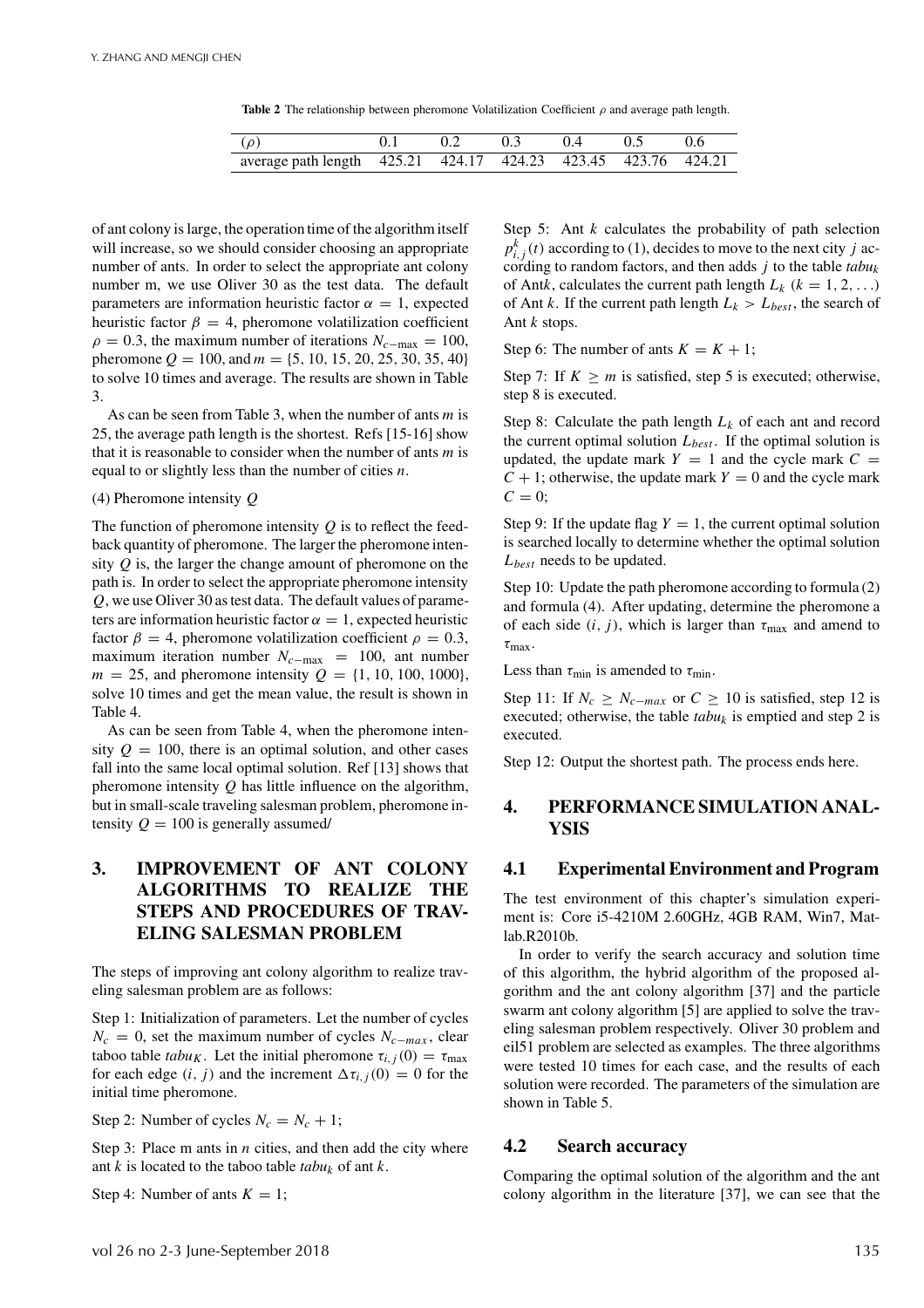**Table 3** The relationship between Ant colony number *m* and average path length.

| Ant number                                                    |  |  |  |
|---------------------------------------------------------------|--|--|--|
| average path length 425.59 425.15 424.53 424.17 424.21 424.18 |  |  |  |

**Table 4** The relationship between Pheromone intensity *Q* and average path length.

|                                                               |  | 100. | 1000 10000 100000 |  |
|---------------------------------------------------------------|--|------|-------------------|--|
| average path length 424.26 424.23 424.22 424.24 424.25 424.23 |  |      |                   |  |

**Table 5** Arithmetic Parameter Settings.

| Parameter name                           | parameter value |
|------------------------------------------|-----------------|
| information heuristic factor $\alpha$    |                 |
| expected heuristic factor $\beta$        |                 |
| maximum number of iterations $N_{c-max}$ | 100             |
| pheromone intensity $Q$                  | 100             |
| ant number $m$                           | 25              |

algorithm in this paper can get the theoretical optimal solution, while the ant colony algorithm will fall into the local optimal solution. At the same time, comparing the average value and the average error, we can see that although the algorithm in this paper cannot guarantee that every operation can converge to the optimal solution, but only a small probability. The rate falls into the local optimal solution. Comparing with the PSO-ACO hybrid algorithm in literature [5], it can be seen that the average error of PSO-ACO hybrid algorithm is less than that of this algorithm, which shows that PSO-ACO hybrid algorithm has better effect in the solving traveling salesman problem. The reason is that the parameters are fixed in this algorithm, and the hybrid PSO ant colony algorithm determines the parameters dynamically by PSO. At the same time, comparing tables 3.6 and 3.7, we can see that the average error of ant colony algorithm increases rapidly with the increase of the number of cities, which shows that when the number of cities increases, the possibility of ant colony algorithm falling into the local optimal solution is greatly improved; and the average error of this algorithm and particle swarm ant colony hybrid algorithm is also somewhat higher when the number of cities increases. This shows that the hybrid PSO and PSO ant colony algorithm are effective in solving the traveling salesman problem.

Figures 3 and 4 are the optimal path diagrams obtained by the improved ant colony algorithm for solving Oliver 30 and eil51.

### **4.3 Solution time**

By comparing the solution time of the proposed algorithm with that of the Ref [5], the solution time of the proposed algorithm is less than that of the particle swarm Ant Colony Hybrid algorithm. The reason is that the parameters of the proposed algorithm are fixed, and the parameters of the particle swarm ant colony hybrid algorithm are determined dynamically by the particle swarm algorithm, so the search of the proposed algorithm is carried out. The accuracy is slightly lower than that of PSO Ant Colony Hybrid algorithm, but the solution time is faster. Comparing the search accuracy and the solution time, the algorithm proposed in this paper is suited to solving the actual travel route planning problem.



**Figure 3** Optimal Path Map of Oliver 30.



**Figure 4** Optimal Path Map of eil51.